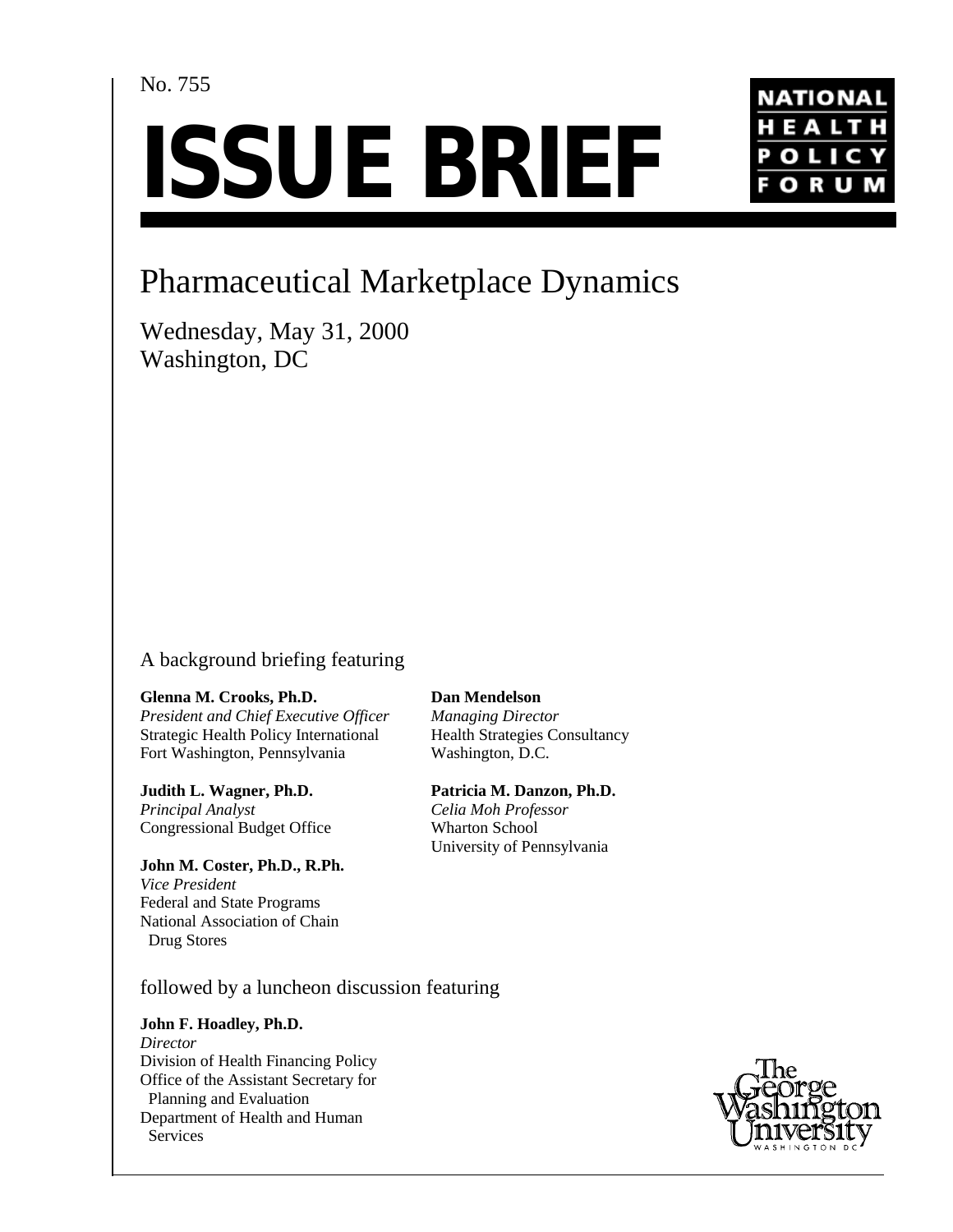## Rx Marketplace Dynamics

The pharmaceutical marketplace is a complex amalgam of competing interests. There is no one specific pharmaceutical marketplace. There is no one price for a specific drug product. There are multiple customers, multiple distribution channels, multiple prescription drug reimbursement systems, multiple purchasing arrangements, multiple pricing methodologies, multiple marketing techniques, and multiple cost control tools. As history has shown, legislation, regulation, and market adjustments in one sector of the market often result in a chain reaction of intended and unintended consequences throughout the entire pharmaceutical marketplace.

Lawmakers considering how best to provide outpatient prescription drugs to Medicare beneficiaries are keenly aware of these consequences. As the debate continues, numerous issues and questions have been raised. The answers, however, are often cloaked in rhetoric and blanketed in politics. Terms meaning different things to different people are tossed around freely. The economics of the pharmaceutical marketplace are extremely complex: the companies themselves range in size from newly merged behemoths to very small oneproduct start-ups; some of the manufacturers are multinational, spanning the globe, while others are domestic and still others are foreign companies seeking to do business in America. Despite their differences, each company has the identical goal—to be profitable. Herein lies the rub. The prescription drug industry—the most profitable of all U.S. industries, based on revenue, equity and assets, according to *Fortune Magazine*—represents both the greatest strengths and the greatest weaknesses of American capitalism. "Hardly a day has gone by lately without some new reflection of the tension between the commercial and scientific accomplishments of the drug companies on the one hand, and the disparity in the spread of the benefits from those accomplishments."1

Much of today's political dialogue revolves around the notion of profitability and "public good." How much profit is too much? Who should decide? Profitability and price, patents and promise—all are at the core of today's congressional debates. Arguments fly around Capitol Hill: on the one hand, many of the elderly upset with the high cost of drugs are delighted when their drug company stock dividends continue to soar; on the other hand, those representing the lowincome elderly argue that seniors should not have to choose between necessities to be able to afford lifesustaining medication. Some groups claim that the only

way Medicare beneficiaries can afford their drugs is to buy them in Canada or Mexico; others point out that problems are so great in the health care systems in these countries that Canadian and other citizens are coming by busloads into America to purchase care. These arguments hold for the non-elderly as well.

In an effort to get beyond the hype, the Forum has organized this background briefing. The session has been structured as a one-half day institute, a tutorial on pharmaceutical marketplace dynamics. It will explain how the marketplace works by exploring a number of topics, including competition, generics, intellectual property, research and development, pricing, distribution, and current federal programs such as the Department of Veterans' Affairs federal supply schedule and Medicaid rebates. Following this discussion will be a luncheon briefing highlighting *Prescription Drug Coverage, Spending, Utilization, and Prices*, the April 2000 report to the president from the Office of the Assistant Secretary for Planning and Evaluation (ASPE), Department of Health and Human Services (DHHS).

#### **PHARMACEUTICAL INDUSTRY PROFILE**

According to a new University of Maryland School of Pharmacy study sponsored by the BlueCross BlueShield Association of America and reported in the April 24,

#### **ISSUE BRIEF**/No. 755

**Analyst/Writer:** Robin J. Strongin

**National Health Policy Forum** 2021 K Street, NW, Suite 800 Washington, DC 20052 202/872-1390 202/862-9837 (fax) nhpf@gwu.edu (e-mail) www.nhpf.org (Web site)

**Judith Miller Jones,** Director **Karen Matherlee,** Co-Director **Judith D. Moore,** Co-Director **Michele Black,** Publications Director

**NHPF** is a nonpartisan education and information exchange for federal health policymakers.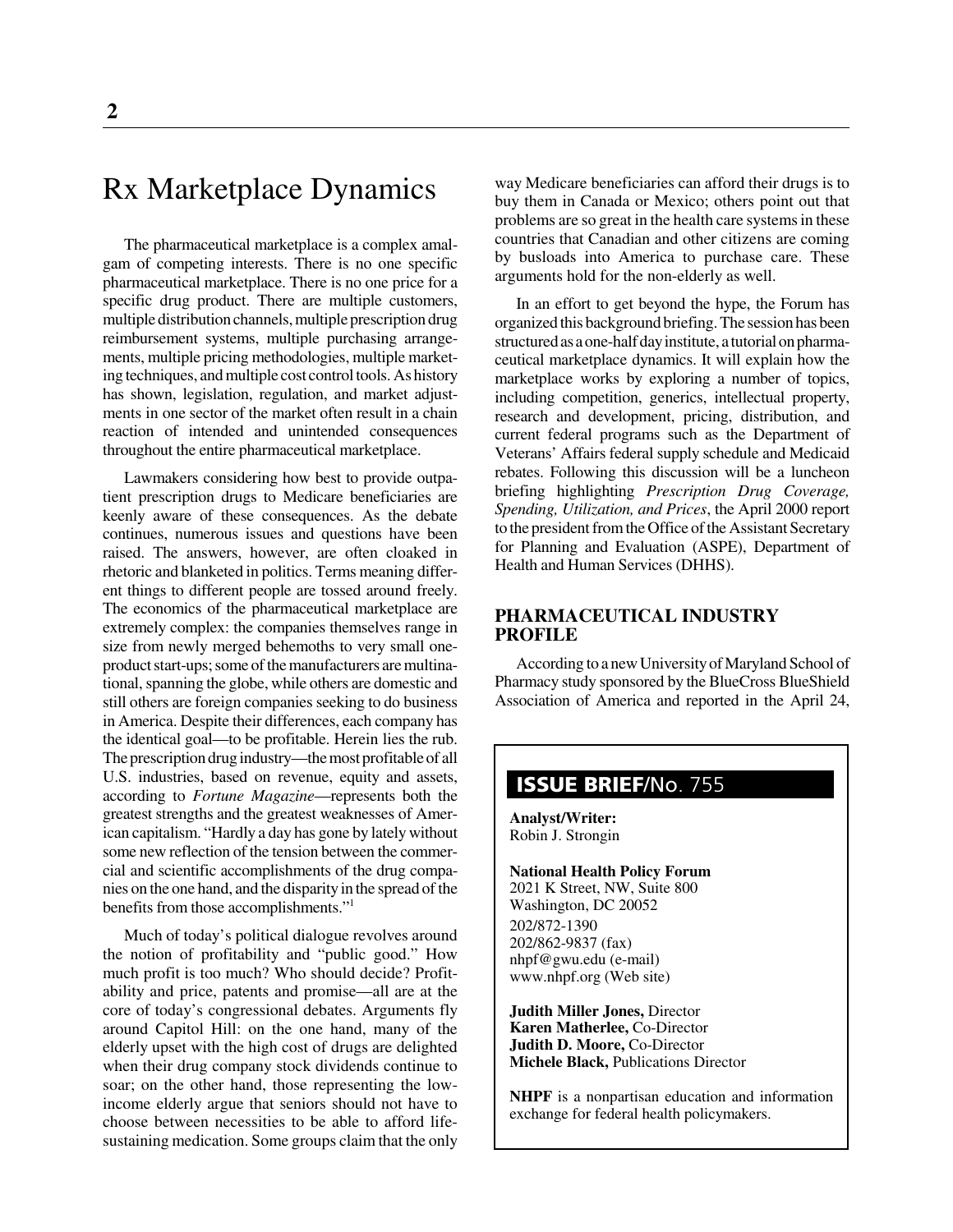2000, issue of *Medicine and Health,* "U.S. pharmaceutical spending in 2004 will total \$212 billion—more than twice last year's total of \$105 billion." The study also reports that "prescription drug spending will rise 15-to-18 percent annually over the next five years."

According to the Pharmaceutical Research and Manufacturers of America (PhRMA), the United States is the largest market for pharmaceuticals, accounting for approximately one-third of global pharmaceutical sales (Figure 1).

#### **Figure 1**





Source: Pharmaceutical Research and Manufacturers of America, 1999 Industry Profile, PhRMA, Washington, D.C., 1999.

Although there are hundreds of U.S. pharmaceutical companies today, including large and small firms producing both branded and generic products, IMS data indicate that the 100 U.S. companies with the greatest dollar volume of sales make up approximately 96 percent of the U.S. market. "PhRMA reported that the domestic U.S. sales of its members (nearly all of the approximately 100 major research-intensive brand name manufacturers) were \$81 billion in 1998. In contrast, the generic industry reported sales of \$8 billion in 1998."2

In recent years, numerous mergers and acquisitions (see Table 1) have brought about a major shift in the pharmaceutical landscape—with staggering results. For example,

the combined R&D [research and development] budget of the newly merged Glaxo Wellcome and SmithKline Beecham is on par with that of the entire National Cancer Institute and is approximately 10 times the research budget of the private Howard Hughes Medical Institute.<sup>3</sup>

#### **Table 1 Mergers and Acquisitions in the Pharmaceutical Industry**

- 2000 Pfizer and Warner-Lambert
- 2000 Glaxo Wellcome PLC and SmithKline Beecham
- 1998 Hoechst AG and Rhone-Poulenc Rorer
- 1998 Sanofi Sl and Synthelabo
- 1998 Zeneca and Astra
- 1997 Hoffmann-La Roche and Boehringer Mannheim
- 1997 Nycomed and Amersham<br>1996 CibaGeigy and Sandoz
- 1996 CibaGeigy and Sandoz<br>1996 Elan and Athena Neuro
- Elan and Athena Neurosciences
- 1995 Knoll and Boots
- 1995 Glaxo and Burroughs Wellcome
- 1995 Gynopharma and Ortho-McNeil
- 1995 Hoechst-Roussel and Marion Merrell Dow
- 1995 Pharmacia and Upjohn<br>1995 Rhone-Poulenc Rorer a
- Rhone-Poulenc Rorer and Fisons
- 1995 Schwarz Pharma and Reed & Carnrick
- 1994 American Home and American Cyanamid
- 1994 Hoffman-La Roche and Syntex
- 1994 Pharmacia and Erbamont<br>1994 Sanofi and Sterling (presc
- Sanofi and Sterling (prescription drug operation)
- 1994 SmithKline Beecham and Sterling (over-thecounter pharmaceutical unit)
- 1991 SmithKline and Beecham
- 1990 Boots and Flint<br>1990 Pharmacia and l
- Pharmacia and Kabi
- 1990 Rhone-Poulenc and Rorer
- 1989 American Home and A.H. Robins
- 1989 Bristol-Myers and Squibb<br>1989 Dow and Marion
- Dow and Marion
- 1988 Kodak and Sterling
- 1986 Schering-Plough and Key
- 1985 Monsanto and Searle
- 1985 Rorer and USV/Armour

*Source: Windhover's Health Care Strategist, 1999.*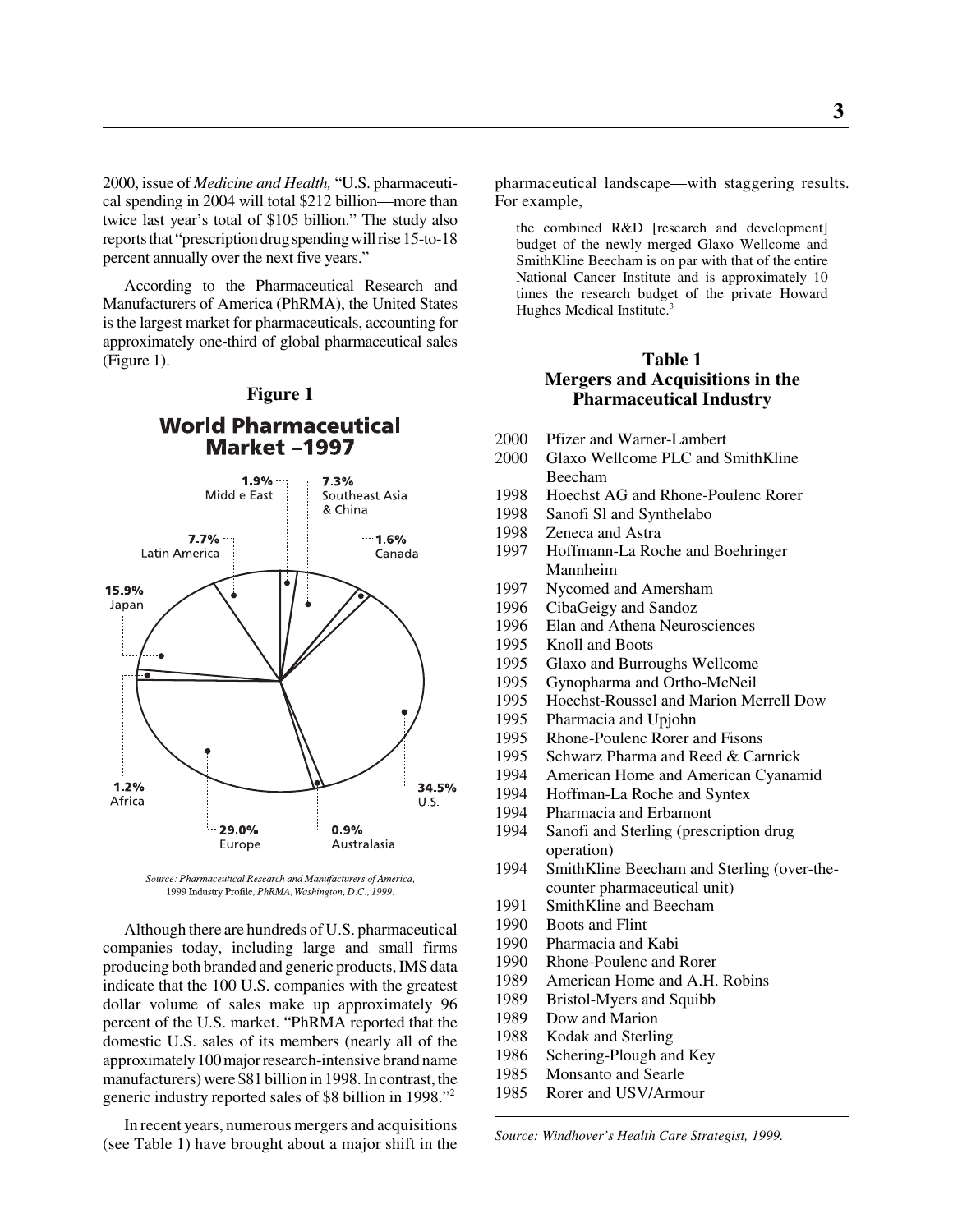Industry officials argue that, although these newly merged titans are vast, they hold a relatively small share of the total drug market. The flip side, according to critics, is that individual companies dominate specific therapeutic markets. For example, "Schering-Plough controls 40 percent of the market for allergy medicines; and Warner-Lambert controls 48 percent of the market for cholesterol drugs. Glaxo SmithKline, as the new company will be called, will dominate the market for asthma, AIDS, and migraine drugs, as well as for vaccines."4

Consumer advocates are worried that these mergers could lead to fewer drug products and higher prices. Company spokespersons point out that merger and acquisitions ultimately benefit consumers by strengthening their R&D pipelines.

#### **RESEARCH AND DEVELOPMENT**

Research and development in the pharmaceutical arena is risky business. According to PhRMA,

- U.S. pharmaceutical companies will spend \$26.4 billion this year to discover and develop new medicines.
- $\overline{a}$  It costs an average of \$500 million to discover and develop just one new medicine. It takes nearly 15 years from the time a drug is discovered in the laboratory until it gets to the drug store.
- The United States leads the world in developing new medicines. Of the 152 major medicines launched worldwide over the last 20 years, U.S. companies developed nearly half.
- $\overline{a}$  Pharmaceutical companies now put back \$1 out of every \$5 in revenues for R&D.

Over the years, the relationship between pharmaceutical R&D and profit—18.5 percent return on gross revenues in 1998, among pharmaceutical firms in the Fortune 500—have ignited heated discussions in and around Capitol Hill. Studies have been commissioned, hearings have been held, and countless policy debates have taken place. But, points of contention remain.

On the one hand, says Stephen Schondelmeyer, a pharmacoeconomist and professor in the University of Minnesota's College of Pharmacy,

the drug companies give the impression that they need those profits to fund R&D. But, no, that's not true. The 18.5 percent profit is accounted for separately from the 20 percent they say they spend on R&D. . . . On average, for every \$100 spent on a drug at the manufacturer's level, the actual cost of making it is about \$10 to \$15. A further \$20 goes to R&D. About \$15 goes to taxes and administrative costs. About \$30

goes to advertising and marketing. And about \$20 is profit.<sup>5</sup>

When asked if the industry could afford to lower its drug prices, given its robust profit margins, the industry answer is "Without reasonable returns on R&D investments, companies will not attract the investment capital needed to fund ongoing research to discover and develop lifesaving, cost-effective medicines, of which about 600 are in the pipeline."6 The president of PhRMA, Alan F. Holmer, has reiterated in written statements and in testimony that, should market dynamics and legislative action negatively affect prices and profits, R&D activity would not come to a screeching halt; rather, research cutbacks would ensue and priorities would shift, effectively placing some diseases on the research "back burner."

In many ways, companies are being forced to rethink their R&D portfolios as the very nature of R&D itself is changing. As a result of sophisticated new tools, such as computer modeling, 3-D computer-visualization techniques, combinational chemistry, and X-ray crystallography, the process of discovery, while still somewhat serendipitous, is much less haphazard than it was 20 years ago.

As the biotechnology revolution advances and as the Human Genome Project is completed, the very essence of our understanding of disease and therapy is undergoing a profound shift. Scientists today now realize that many diseases are actually a collection of several different diseases, each with a unique molecular cause.

The idea, therefore, of identifying a magic bullet that works for all cancer or all heart disease seems increasingly naive. Not surprisingly, big drug companies are terrified by a future in which they must develop a different drug for each type of hypertension, rather than a single blockbuster product.<sup>7</sup>

These scientific advances could prove to be a doubleedged sword for some pharmaceutical companies.

For big pharmaceutical companies, the inevitable loss of market share caused by niche drug production will be offset both by the opportunity to intensify collaborations with thoughtful clinical investigators, and the ability to discover, develop and market new drugs more economically. The large R&D budgets afforded by the recent pharmaceutical mergers offer the opportunity to set aside a fraction of these resources to explore such an approach. If big drug companies don't seize this moment, someone else will.<sup>8</sup>

Today, innovation and discovery are occurring not only inside but also outside the large pharmaceutical companies.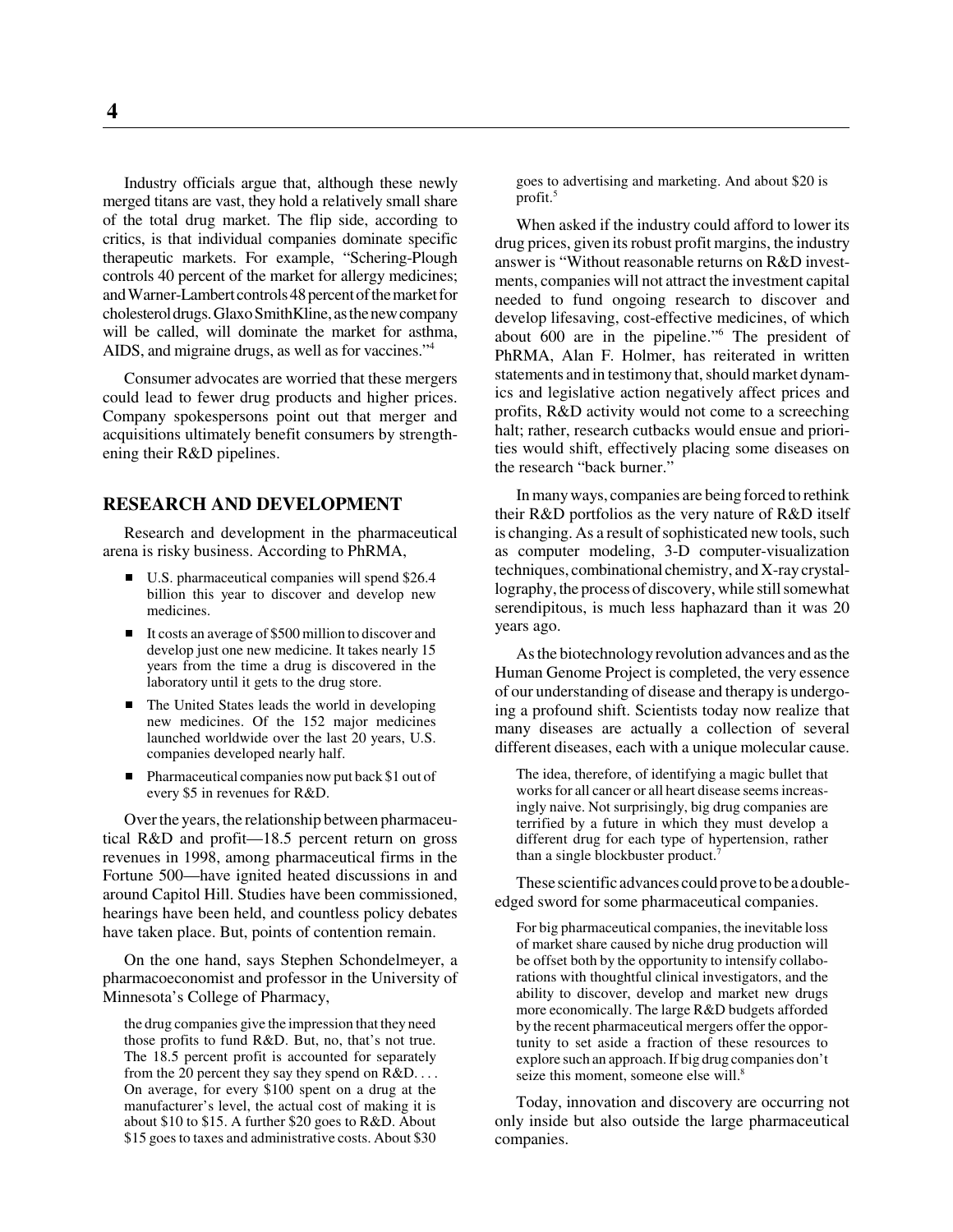Drug mergers could create a crisis in innovation, turning today's pharmaceutical giants into tomorrow's distribution centers, reliant on more creative outside research firms. To avoid this, big companies will have to divert some of their research money into new, more effective approaches to drug creation.<sup>9</sup>

The market will continue to reconfigure itself as the "race for the cures" continues.

Along these lines, the *Wall Street Journal* reported the following in a February 9, 2000, article, "After Drug-Firm Mergers, the Prescription Is on the Wall for More":

Pharmaceutical companies have been scooping up biotech concerns for their drug prospects. . . . But that was when biotech stocks were out of favor and drug stocks were strong. Due to the recent rise in biotech stocks, many trade at multiples greatly higher than traditional pharmaceutical companies. This makes many targets prohibitively expensive. ...Though it seems far-fetched, one investor said he wouldn't be surprised to see a major biotech company such as Amgen acquire a traditional pharmaceutical concern for its sales and marketing.

It is clear that as the secrets of genomics are demystified, promising new miracle products (drugs may no longer be the correct term) will become available. Financing and discovering these products are only part of the risk for a company. The ability to recoup R&D investments is another.

#### **PATENTS**

Patent protection is essential for companies investing in pharmaceutical R&D. Unlike many other technological advances, a drug product, once discovered, is relatively easy to reproduce. Without the period of market exclusivity that patents provide, companies would not have the opportunity to recoup their R&D investments. Some argue that patents provide a monopoly, a barrier to market entry for competing products. The other side of that has been articulated by the Congressional Budget Office (CBO):

Patents do not grant complete monopoly power in the pharmaceutical industry. The reason is that companies can frequently discover and patent several different drugs that use the same basic mechanism to treat an illness. The first drug using the new mechanism to treat that illness—the breakthrough drug—usually has between one and six years on the market before a therapeutically similar patented drug (sometimes called a 'me-too' drug) is introduced.<sup>10</sup>

As the future of medical research itself changes, patent policy will face interesting challenges. For example, the area of genetic research has raised significant issues, such

as what is patentable (that is, are gene sequences bona fide inventions?).<sup>11</sup> As reported in the February 21, 2000, *American Medical News* article "Gene Patents Raise Concerns for Researchers, Clinicians," by Vida Foubister: "The proliferation of patents for specific gene sequences may increase costs and decrease quality of diagnostic laboratory testing, limiting access for patients and training opportunities for physicians."

While the future of patenting and biotechnology is still unfolding, past patent legislation and regulation are still affecting today's pharmaceutical market. This is true both domestically and abroad, where patent piracy costs the industry hundreds of millions of dollars a year, despite various provisions agreed to in NAFTA (the North American Free Trade Agreement) and GATT (the General Agreement on Tariffs and Trade).

#### **The 1984 Drug Price Competition and Patent Term Restoration Act**

Domestically, the prescription drug market was radically altered with the passage of the 1984 Drug Price Competition and Patent Term Restoration Act (commonly referred to as the Hatch-Waxman Act after its authors, Sen. Orrin G. Hatch [R-Utah] and Rep. Henry A. Waxman [D-Calif.]). The act was

intended to strike a balance between promoting innovation (by guaranteeing makers of brand-name drugs a certain number of patent years) and ensuring that consumers have timely access to lower-cost generic medicines (by guaranteeing makers of generic drugs that those patents would eventually end). $^{12}$ 

#### **GENERICS**

Since the 1980s, the use of generics has continued to increase (see Table 2). Along with the passage of Hatch-Waxman, the passage of drug-product substitution laws (at the state level) allowing pharmacists to dispense a generic, even in the case of a brand-name prescription, and the active promotion of generic substitution by government health programs and private health plans have all spurred the increase in generic sales.

Some analysts, such as Elliot Wilbur, a securities analyst with CIBC World Markets in Los Angeles, are of the opinion that

The coming bull market in generics' stocks will be fueled by a never-before-seen combination of surging supply and powerful demand. On the supply side, Wilbur points out that more than \$30 billion worth of brand-name drugs will go off patent over the next five years. That's more than six times the dollar level that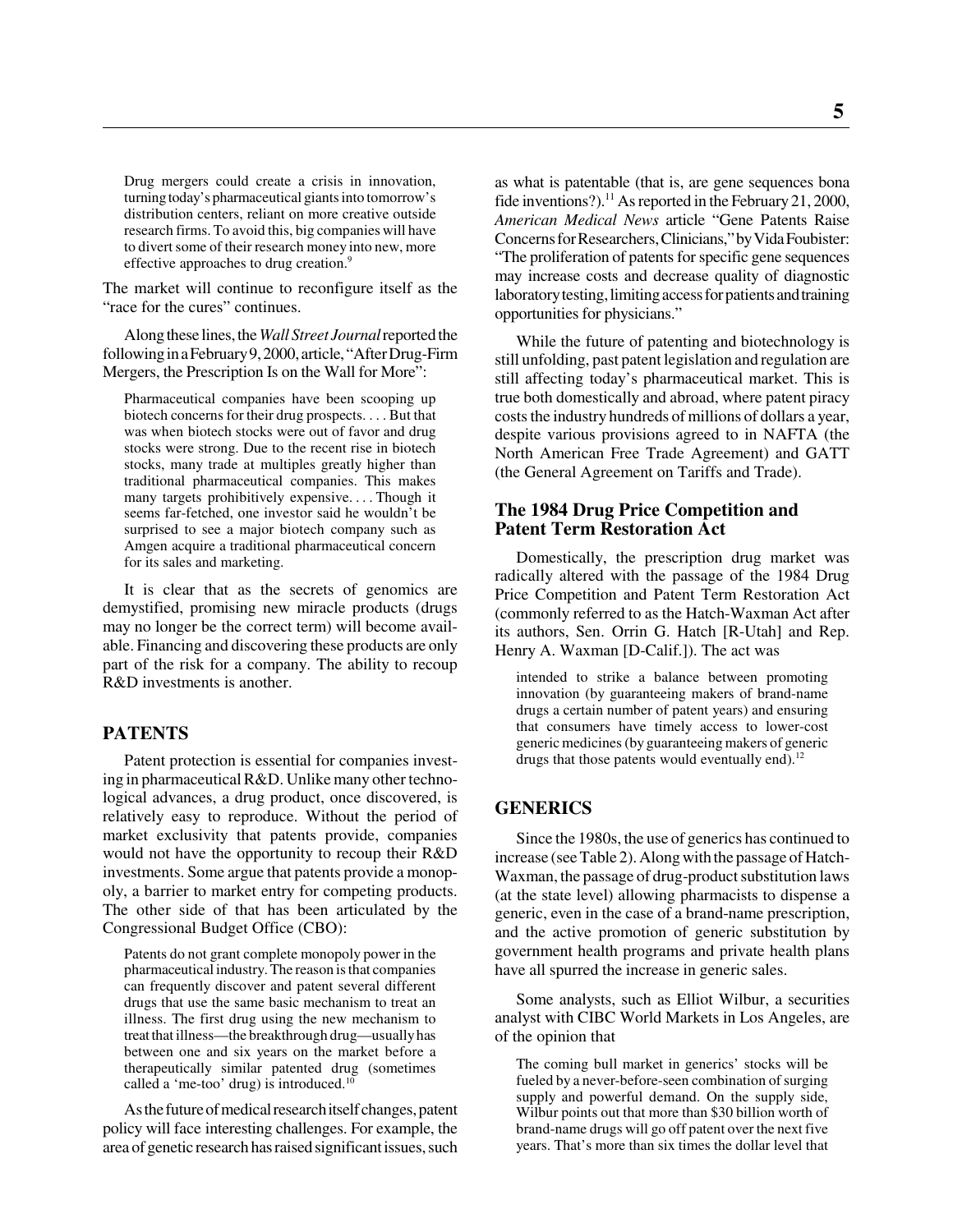| 1993      | 1994 | 1995 | 1996 | 1997 | 1998 |
|-----------|------|------|------|------|------|
|           |      |      |      |      |      |
| 54.3      | 58.6 | 64.4 | 72.1 | 81.2 | 94.0 |
| 48.5      | 51.6 | 56.5 | 64.6 | 73.4 | 86.0 |
| 5.8       | 7.0  | 7.9  | 7.5  | 7.8  | 8.0  |
|           |      |      |      |      |      |
| 89.4      | 88.1 | 87.8 | 89.6 | 90.4 | 91.4 |
| 10.6      | 11.9 | 12.2 | 10.4 | 9.6  | 8.6  |
|           |      |      |      |      |      |
| <b>NA</b> | 2.1  | 2.2  | 2.3  | 2.4  | 2.6  |
| NA        | 1.2  | 1.3  | 1.3  | 1.4  | 1.5  |
| NA        | 0.86 | 0.92 | 0.98 | 1.0  | 1.1  |
|           |      |      |      |      |      |
| 61.4      | 59.1 | 58.0 | 57.5 | 58.0 | 58.7 |
| 38.6      | 40.9 | 42.0 | 42.5 | 42.0 | 41.3 |
|           |      |      |      |      |      |

**Table 2 Prescription Drugs Facts and Figures**

*Source: Generic Pharmaceutical Industry Association; accessed April 27, 2000, at http://www. gpia.org/edu\_facts.html*

has been available to the generic industry over the past four years. At the same time, says Wilbur, nearly half of all HMOs now include generic compliance stipulations as part of their financial incentive packages offered to physicians. Wilbur anticipates that number will climb to  $75$  percent over the next five years.<sup>13</sup>

The opportunity for expansion of generic sales is further illustrated in Figure 2.

With a significant number of top-selling prescription drugs coming off patent in the next few years (Table 3), brand-name research pharmaceutical companies are seeking ways to extend their patent protection. One option has been to revise the 1984 Hatch-Waxman Act. While Waxman agrees that the market is different today and recognizes the changing nature of the drug products, he has expressed concern over the motivations of some of the companies seeking legislative revisions. In a recent speech to an industry group, Waxman articulated

the need to stop—once and for all—the numerous efforts to obtain patent extensions benefitting a few at the expense of many. I am talking about efforts to secure special patent extensions and special extensions of market exclusivity, in direct contravention of the Waxman-Hatch Act and its underlying purpose.<sup>14</sup>

## **Figure 2The Generic Opportunity** (in billions of dollars)



Source: Elliot Wilbur, CIBC World Markets.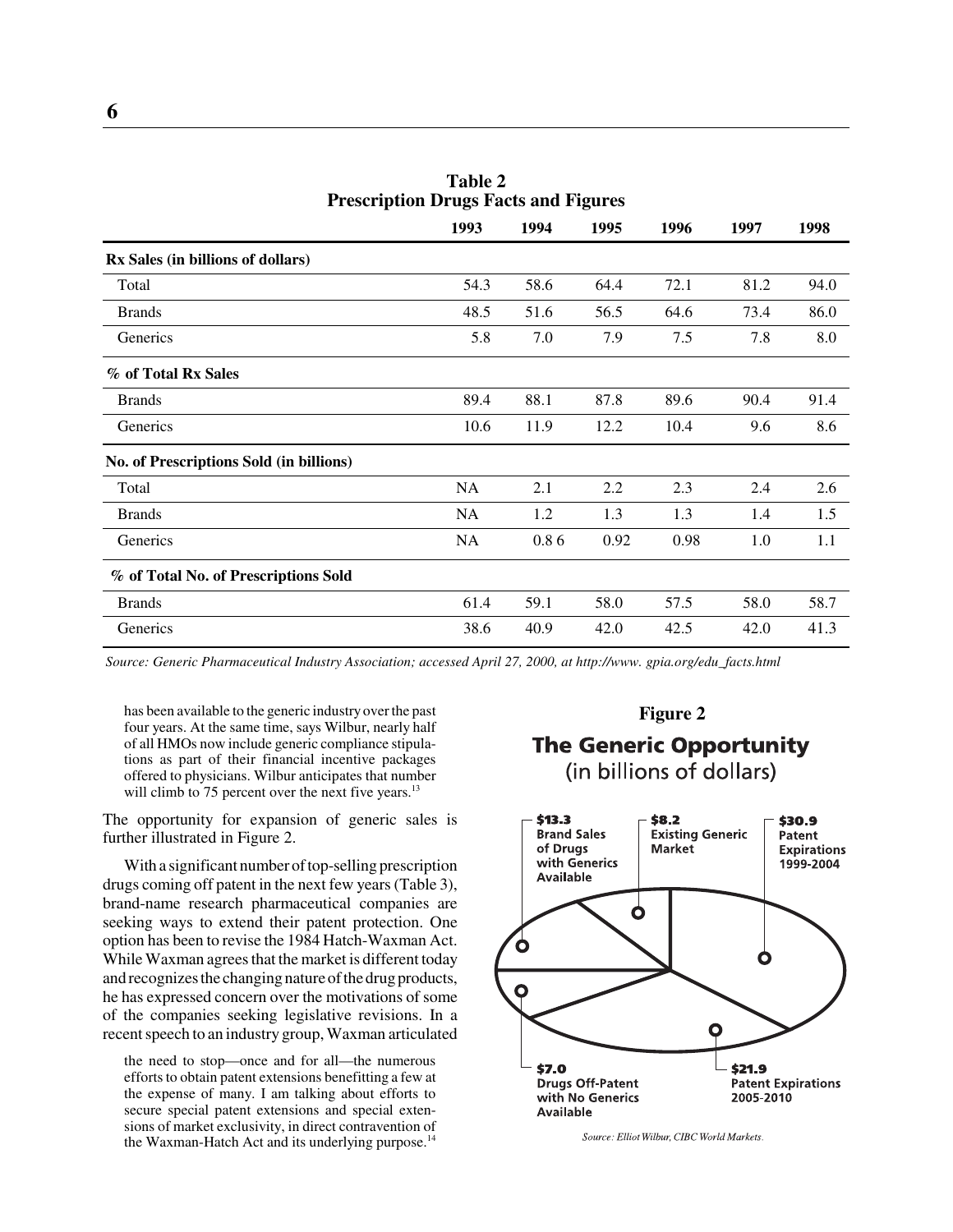| <b>Brand Drug</b> | <b>Generic Name</b> | <b>Patent Holder</b>        | <b>Indication</b>     | <b>Patent</b><br><b>Expires</b> | <b>1998 U.S. Sales</b><br>(in millions of \$) |
|-------------------|---------------------|-----------------------------|-----------------------|---------------------------------|-----------------------------------------------|
| Prilosec          | omeprazole          | Astra Merck                 | duodenal ulcers       | 4/1/01                          | 2,933                                         |
| Prozac            | fluoxetine HCL      | Lilly                       | depression            | 2/2/01                          | 2,271                                         |
| Zocor             | simvastatin         | Merck                       | hypercholesterolemia  | 12/24/05                        | 2,170                                         |
| Claritin          | loratadine          | Schering-Plough             | allergies             | 4/21/04                         | 1,800                                         |
| Vasotec           | enalapril maleate   | Merck                       | hypertension          | 2/22/00                         | 1,010                                         |
| Biaxin            | clarithromycin      | Abbott                      | respiratory infection | 5/23/03                         | 624                                           |
| Pravachol         | pravastatin         | <b>Bristol-Myers Squibb</b> | hypercholesterolemia  | 10/20/05                        | 1,022                                         |
| Pepcid            | famotidine          | Merck                       | duodenal ulcers       | 10/17/00                        | 1,005                                         |
| Cipro             | ciprofloxacin HCL   | Bayer                       | infection             | 12/9/03                         | 779                                           |
| Mevacor           | lovastatin          | Merck                       | hypercholesterolemia  | 6/15/01                         | 595                                           |
| Zithromax         | azithromycin        | Pfizer                      | infection             | 10/14/05                        | 775                                           |
| Glucophage        | metformin HCL       | <b>Bristol-Myers Squibb</b> | diabetes              | 3/3/00                          | 854                                           |
| Hytrin            | terazosin           | Abbott                      | hypertension          | 2/17/00                         | 546                                           |
| Zestril           | lisinopril          | Zeneca                      | hypertension          | 12/30/01                        | 549                                           |
| Relafen           | nabumetone          | SmithKline Beecham          | arthritis             | 12/13/02                        | 449                                           |
| Zofran            | ondansetron         | Glaxo-Wellcome              | nausea                | 6/25/05                         | 442                                           |
| <b>Buspar</b>     | buspirone           | <b>Bristol-Myers Squibb</b> | anxiety disorder      | 5/22/00                         | 490                                           |
| Axid              | nizatidine          | Lilly                       | duodenal ulcers       | 4/12/02                         | 301                                           |
| Ceftin            | cefuroxime axetil   | Glaxo-Wellcome              | infection             | 5/12/00                         | 365                                           |
| Diflucan          | fluconazole         | Pfizer                      | infection             | 1/29/04                         | 440                                           |

**Table 3 Top 20 Prescription Drugs Coming Off Patent by December 31, 2005**

*Source: Generic Pharmaceutical Industry Association; accessed April 27, 2000, at http://www. gpia.org/edu\_top20 drugs.html*

Seven companies are seeking legislation that would lengthen patent-term extensions from the Patent and Trademark Office. Companies such as Schering-Plough, which produces Claritin, argue that Food and Drug Administration (FDA) approval delays wasted several years of patent protection. However, as noted in the earlier-mentioned CBO study on generics and competition, amending Hatch-Waxman to lengthen patent-term extensions

would not encourage innovation as much as accelerating the FDA approval process by the same amount would. The reason is that lengthening patent terms increases profits today for drugs whose patents are about to expire, but it does not have as great an impact on the incentive to invest in R&D—that is, on the expected average value of the profits from marketing a drug. CBO calculates that increasing the average patent term by one year would raise the expected value of those profits by about \$12 million in 1990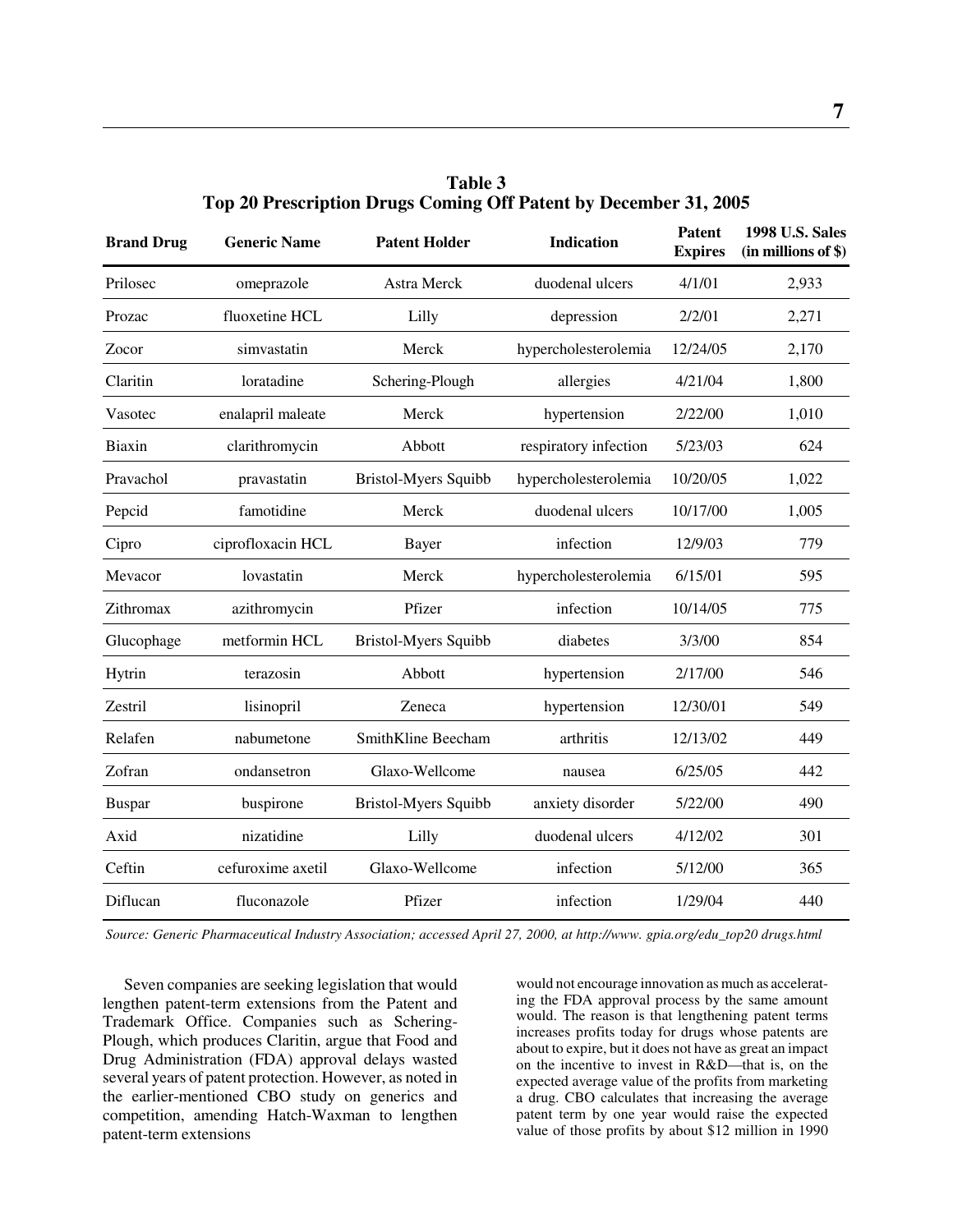dollars. Accelerating the FDA review period by one year would boost returns by much more—about \$22 million in 1990 dollars.

#### **Generic Equivalents: Today and Tomorrow**

According to the Generic Pharmaceutical Industry Association, the FDA uses three terms to describe generic drug products: pharmaceutical equivalence, bioequivalence, and therapeutic equivalence. Each is discussed below.

- *Pharmaceutical equivalence*—drug products are considered pharmaceutical equivalents if they have the same active ingredient(s), the same dosage form and are identical in strength as the brand-name product. Even if a generic has a different color, a different taste, or comes in a different shape or package, the FDA considers the product to be equivalent if it meets the same standards for strength, quality, purity and identity as the branded product.
- $\blacksquare$  *Bioequivalence—*a generic drug is considered bioequivalent if it is absorbed in the bloodstream at the "same rate and extent" as the brand drug.
- $\overline{a}$  *Therapeutic equivalence—*a generic drug is considered therapeutically equivalent to the comparable brand when the FDA determines the generic is safe and effective, pharmaceutically equivalent, and bioequivalent.

Because biologics (for example, human growth hormone) are difficult to produce and because the FDA currently has no mechanism for measuring the equivalency of generic biotech-based drug products, producing generics in the future will become more complicated. "For the forseeable future, generic manufacturers essentially have to repeat all the development and approval steps that the patent producers do."15 The overall effect of this on the market, on competition, and on price, sales, and expenditures remains to be seen.

#### **DRUG EXPENDITURES**

As reported in the March 2000 Kaiser Family Foundation white paper, "Medicare and Prescription Drugs,"

Pharmaceuticals are the fastest-growing component of national health expenditures. In 2000, national drug spending increased by an estimated 11% compared with 7% for physician services and 6% for hospital care. Since 1990, national spending for prescription drugs has tripled. By 2008, that figure is expected to more than double from an estimated \$112 billion today to \$243 billion.

(See Figure 3.)

#### **Figure 3**

#### **National Spending for Prescription Drugs** (in billions of dollars)



Source: Health Care Financing Administration, Office of the Actuary.

Three factors have contributed to the recent increases in pharmaceutical budgets: unit cost inflation, utilization (that is, increases in the absolute number of prescriptions), and intensity (that is, availability of new drug technologies).

Fueling the increase in utilization is the explosion of direct-to-consumer (DTC) advertising by the pharmaceutical companies. The National Institute for Health Care Management's July 1999 study, "Factors Affecting the Growth of Prescription Drug Expenditures," reported that "the 10 drugs most heavily advertised directly to consumers in 1998 accounted for \$9.3 billion or about 22 percent of the total increase in drug spending between 1993 and 1998." The study, citing data from the Scott-Levin Source Prescription Audit Data, found that in 1998 pharmaceutical companies spent \$8.3 billion promoting their products in the United States, of which approximately \$1.3 billion was spent on DTC advertising and \$7.0 billion on advertising and detailing to health care professionals.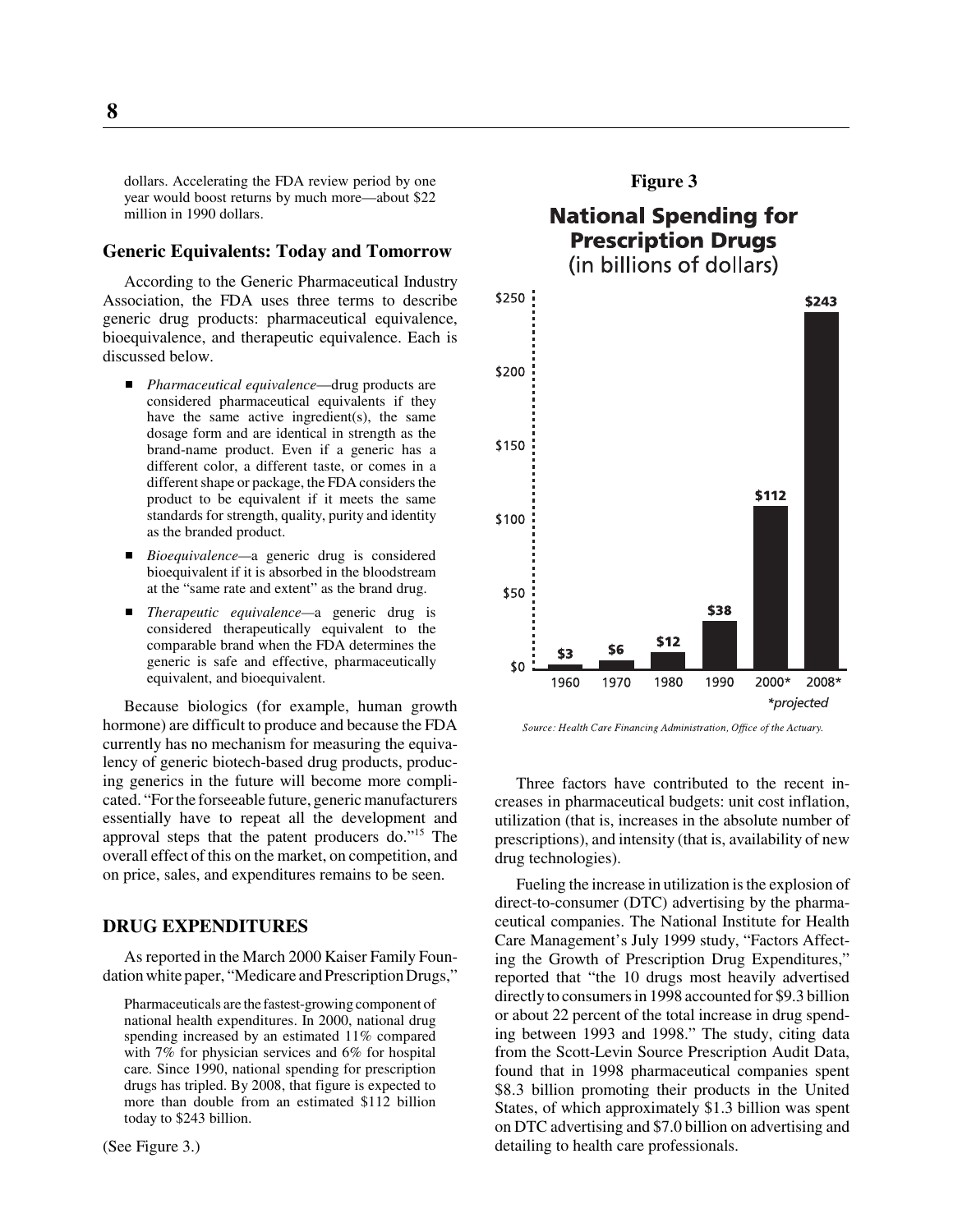Other nonprice factors explaining the growth in total drug expenditures include demographic changes (a growing elderly population, changing chronic disease prevalence patterns); the growth in third-party drug coverage, which tends to drive demand; record sales of new products; new product formulations; changing mix of products used; patient noncompliance; and inappropriate prescribing. Another way of looking at total drug expenditures is shown in Figure 4.

The importance of competitive analysis in pricing cannot be overstated. It has been suggested by many researchers that the pricing and presence of competitors, together with the uniqueness or therapeutic value of the new product, are the major determinants of launch prices.<sup>1</sup>

Three basic pricing strategies, each chosen to maximize a competitive edge are described by E. M. Kolassa below:

### **Figure 4Factors Influencing Drug Expenditures**

Total Drug Expenditures = [ Population  $x$  Intensity  $x$  Efficiency ] + Administrative Costs

|                                               | No. of People | Units / Person / Yr. | Cost / Unit       | Benefit Management  |
|-----------------------------------------------|---------------|----------------------|-------------------|---------------------|
|                                               | Age & Gender  | (Rx / Person / Yr.)  | (Cost/Rx)         | <b>DUR</b>          |
|                                               | Region        | Need                 | Drug of<br>Choice | Formulary           |
|                                               | Ethnicity     | Diagnosis            | Brand vs.         | Prior Authorization |
| Source: Steven W. Schondelmever, Ph.D., PRIME |               | Severity             | Generic           | Rebates             |

Institute, University of Minnesota, January 2000.

#### **PHARMACEUTICAL PRICING: MULTIPLE MARKETS, MULTIPLE PRICES**

As indicated above, pricing alone does not account for the total growth in drug expenditures. But it does, of course, play a role, especially for newer products, many of which are currently working their way through the R&D pipeline.

Defining and comparing pharmaceutical prices is complicated and not always consistent—many terms are used and many methodologies are employed.<sup>16</sup> There is no one way to price a product. A variety of factors are considered in drug pricing, among them the relative commercial success of the agent; the prices, product features, and past actions of the competition; specific patient characteristics; the economic and social value of the therapy itself; the decision-making criteria of prescribers and those who influence that decision; company needs in terms of market position, revenue, and other considerations; the current and anticipated insurance reimbursement environment; company abilities, including available budgets and willingness to support the project; and the type of manufacturer supplying the drug. $17$ 

- $\overline{a}$  *Skimming*—The product, anticipating little direct competition, is priced above prevailing levels to maximize profits. Prilosec, the first proton pump inhibitor, was priced in this manner, substantially above the price of the H2 antagonists.
- $\blacksquare$  *Parity*—The product is viewed internally as being little or no different from current competitors and is priced equivalent to the prevailing levels. The nonsedating antihistamine Claritin and the ACE inhibitor Accupril were priced at parity to the market leaders at the times of their launches.
- $\overline{a}$  *Penetration*—A product is viewed as equal to or slightly inferior to current or anticipated offerings and is priced below prevailing levels in hopes of gaining market share with its low price or of erecting a barrier to entry for anticipated future competitors. Lescol appears to be the only pharmaceutical product to have successfully employed a penetration pricing strategy.19

Manufacturers use these various pricing methodologies depending upon internal strategies, external forces, distribution channels, and specific purchasers. As external market forces change, internal pricing strategies also change (see Figure 5).

A specific drug product can be priced differently in different markets, at different points in the distribution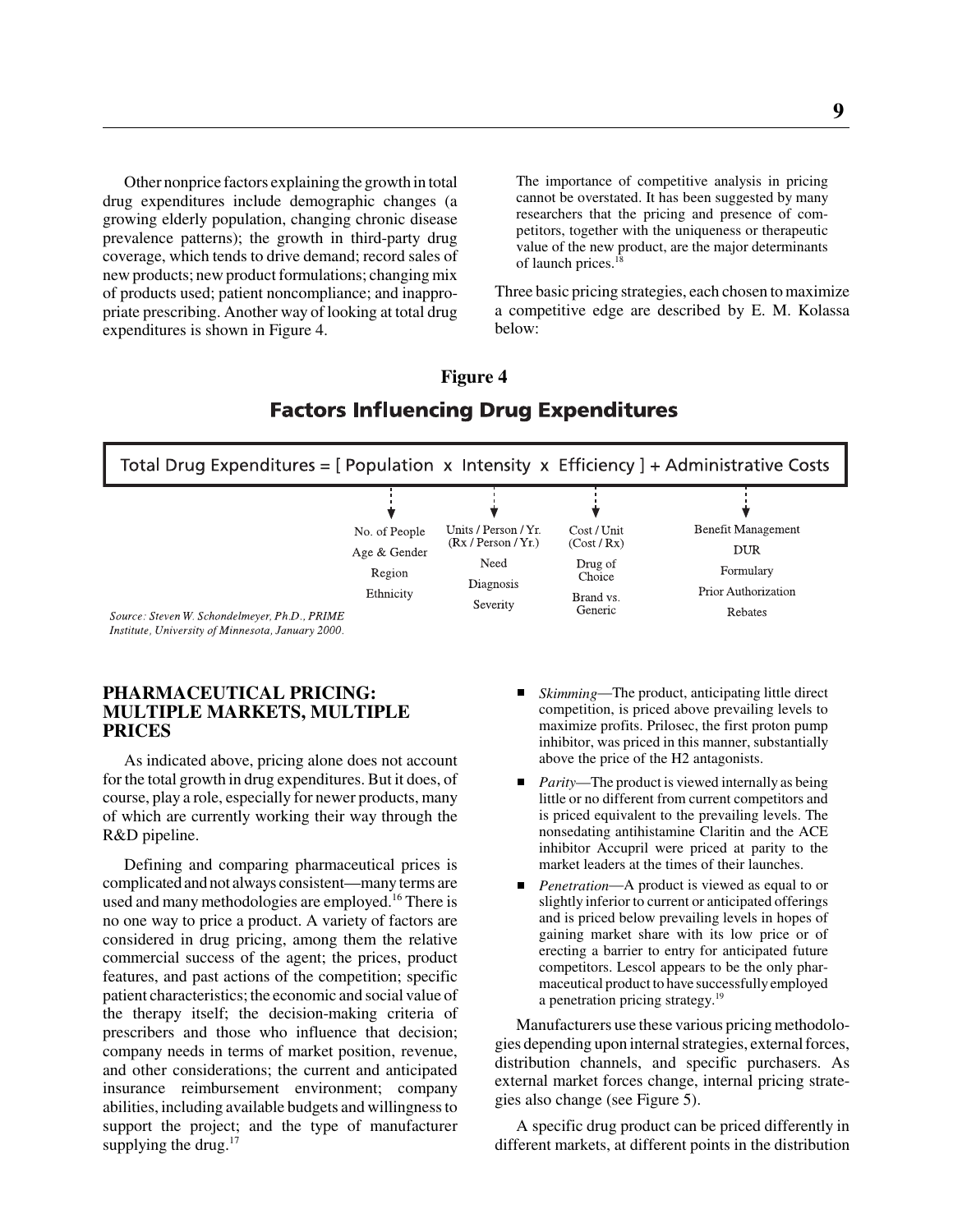#### **Figure 5**



chain, and for different purchasers. Domestically, the pharmaceutical market can be broken down into various segments essentially falling into two broad categories: private markets and government programs. Markets can be segmented in other ways as well, such as by branded and generic as well as chronic and acute.

#### **The Private Market**

The private marketplace includes retail (which comprises traditional chain drug stores, mass merchandisers, independent pharmacies, supermarket pharmacies, and mail order pharmacies); wholesale; hospital; managed care organizations and providers (such as clinics, long-term care facilities —including nursing homes —outpatient facilities, and physician offices); and the Internet.

**Retail, Wholesale, Mail Order and the Internet.** On its Web site (www.nacds.org), the National Association of Chain Drug Stores (NACDS) reports the following figures:

- $\overline{a}$  Nationwide, there are more than 30,000 pharmacies operated by traditional chain pharmacy companies, supermarkets, and mass merchants. In addition, there are another 20,000 independent pharmacies.
- $\overline{a}$  In recent years, the retail prescription drug industry has grown dramatically. The number of retail prescriptions dispensed each year increased from 2.0 billion in 1992 to 2.6 billion in 1997. This represents a 23 percent increase in just five years. In 1998, this number reached 2.73 billion.
- $\overline{a}$  The chain pharmacy is the leading component of this industry. It dispenses more than 60 percent of these prescriptions, which equals 1.6 billion prescriptions a year or 4 million each day.

According to data from the April 2000 DHHS ASPE report, *Prescription Drug Coverage, Spending, Utilization, and Prices*:

- $\overline{a}$  Over the past few years, the wholesale drug industry has become quite concentrated. While there are still a number of wholesalers in operation, the top five wholesalers account for 90 percent of the entire wholesale drug market.<sup>20</sup> In 1998, the net sales of prescription drugs by wholesalers were \$57 billion.
- $\blacksquare$  Mail order pharmacy accounts for about 12 percent of the total retail prescription market. Between 1997 and 1998 mail service pharmacy grew by 19 percent.<sup>21</sup> This compares to the total prescription market, which grew by 18.5 percent.<sup>22</sup> It is interesting to note that Internet pharmacies use mail order to distribute their products and are members of the mail order pharmacies ' professional organization.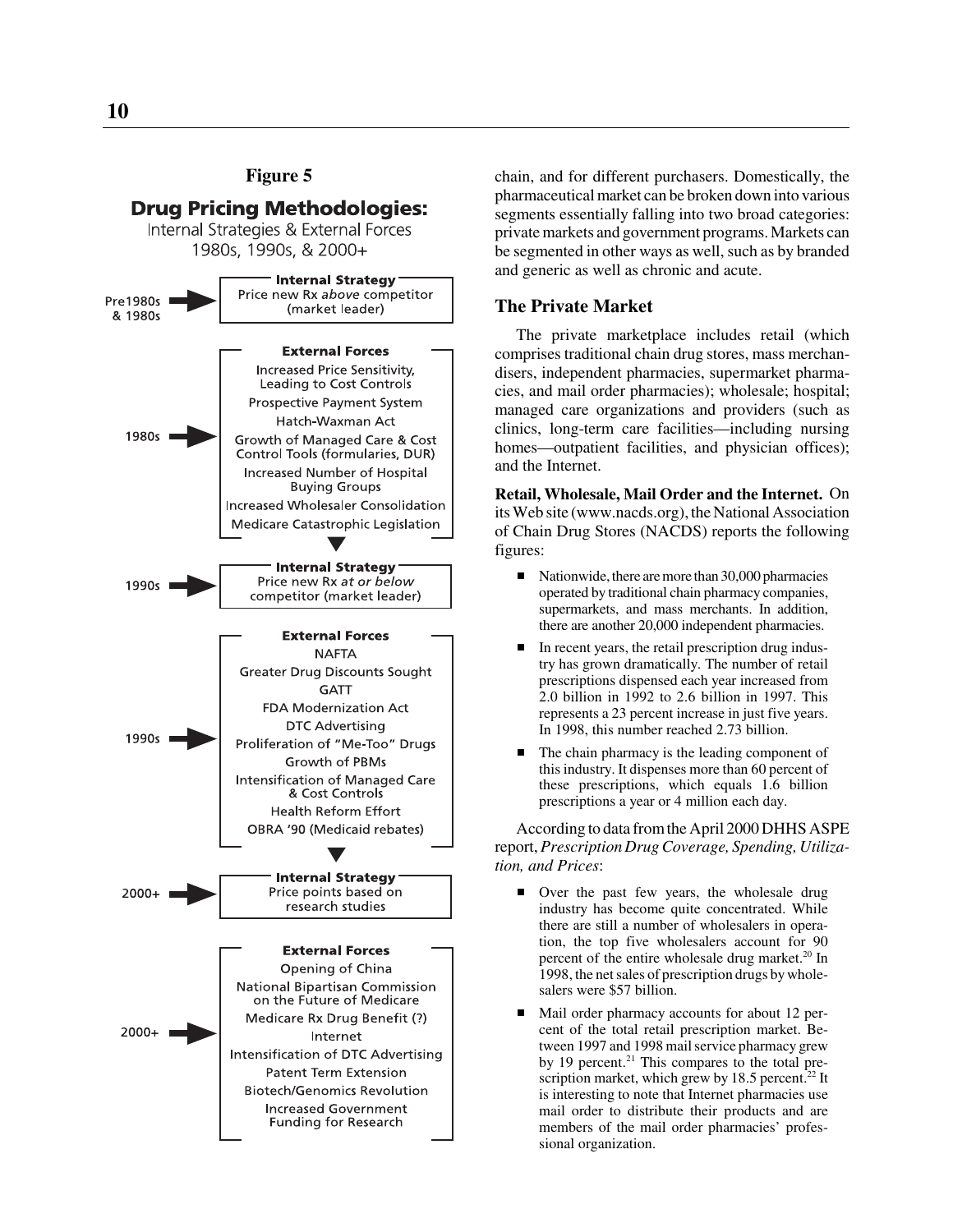#### **Government Programs**

The federal market encompasses such government programs as the Federal Employee Health Benefit program, the Department of Veterans Affairs (VA) and its federal supply schedule (FSS), Medicaid, and various public health service programs. Various government programs have legislated drug pricing and reimbursement methodologies.

**The VA Federal Supply Schedule.** The Veterans Health Care Act established a mandatory federal ceiling price on a manufacturer's sales of innovator medicines to four federal agencies: the VA, the Department of Defense, the Public Health Service (including the Indian Health Service), and the Coast Guard. The formula establishes an upper limit on all procurements by any of the four agencies equal to 76 percent of the weighted average nonfederal selling price for the product, limited to annual increases of no more than the increase in the consumer price index-urban (CPI-U). The FSS generally limits annual increases in any pharmaceutical price over the life of a contract (typically five years) to the increase in the CPI-U over the same period.

**Medicaid Rebates.** The Omnibus Budget Reconciliation Act of 1990 (OBRA) established the Medicaid rebate program. The basic formula requires that, in exchange for having their products reimbursed (that is, on the formulary), pharmaceutical manufacturers rebate to the states the greater of (*a*) 15.1 percent of the average manufacturer price  $(AMP)^{23}$  paid by wholesalers for brand-name drugs that Medicaid beneficiaries purchase as outpatients or (*b*) the difference between AMP and the manufacturer's "best price." The best price is the lowest price offered to any other customer, excluding FSS prices and prices to state pharmaceutical assistance programs. Similarly, manufacturers pay a rebate equal to 11 percent of the AMP on generic and over-the-counter drugs.

If a brand-name drug's AMP increases faster than the inflation rate, an additional rebate is imposed so that manufacturers cannot offset the basic rebate by raising their AMP. The additional rebate is equal to the difference between the current AMP and a base-year AMP increased by the inflation rate as measured by the consumer price index.<sup>24</sup>

OBRA 93 changed the pricing schedule of singlesource and innovator multiple-source drugs approved by the FDA after October 1990.

In general, OBRA 93 had an impact on the computation of the unit rebate amount for covered outpatient drugs. The effective date for implementation of OBRA 93 was October 1, 1993. Presently, more than 500 manufacturers have rebate agreements with the Federal Government which, in turn, address approximately 55,000 drug products.<sup>25</sup>

Medicaid—which accounted for over \$2.2 billion worth of pharmaceutical manufacturer rebates in 1997—is not alone in its use of rebates. As the number of HMOs and PBMs increased, manufacturers began to offer rebates in an effort to gain access to managed care patients.26

These programs add another dimension to drug pricing variability. The price a manufacturer sets often changes as it makes its way through the distribution chain and onto the negotiating table. It is not unusual for one specific product to be priced differently in different markets (see Table 4).

Many cross-national drug pricing comparisons have been made over the years. While these findings are significant, they merit caution in how the comparisons are made and in how the conclusions are drawn. Because markets, demographics, and values vary, and because medical practices and economic circumstances also vary, it is difficult simply to transfer one country's pricing methods to another. Nevertheless, for many reasons, price differentials between products purchased in the U.S. and other countries are oftentimes substantial, leaving many to question why the gap is so wide as well as whether and how it should be narrowed.

#### **THE FORUM SESSION**

This Forum session, designed as an institute providing background information as well as raising policy issues, will begin with a discussion of the supply side of the market. **Glenna M. Crooks, Ph.D.,** president and chief executive officer, Strategic Health Policy International, will open with a discussion of "The Price of Innovation: Internal R&D Decisions," answering questions such as the following: How are R&D decisions made? Who makes them? How has the nature of R&D changed over the past decade or two (for example, greater reliance on computers and government/ academic funded research, fewer "hit and miss" scenarios, big companies as holding companies for innovation investments, and strategic alliances)? How is risk spread across classes of drugs? How is R&D in big companies different from R&D in small companies?

**Judith L. Wagner, Ph.D.,** principal analyst with the Congressional Budget Office, will provide a briefing on "Pharmaceutical Marketplace Dynamics," covering a multitude of questions, including the following: How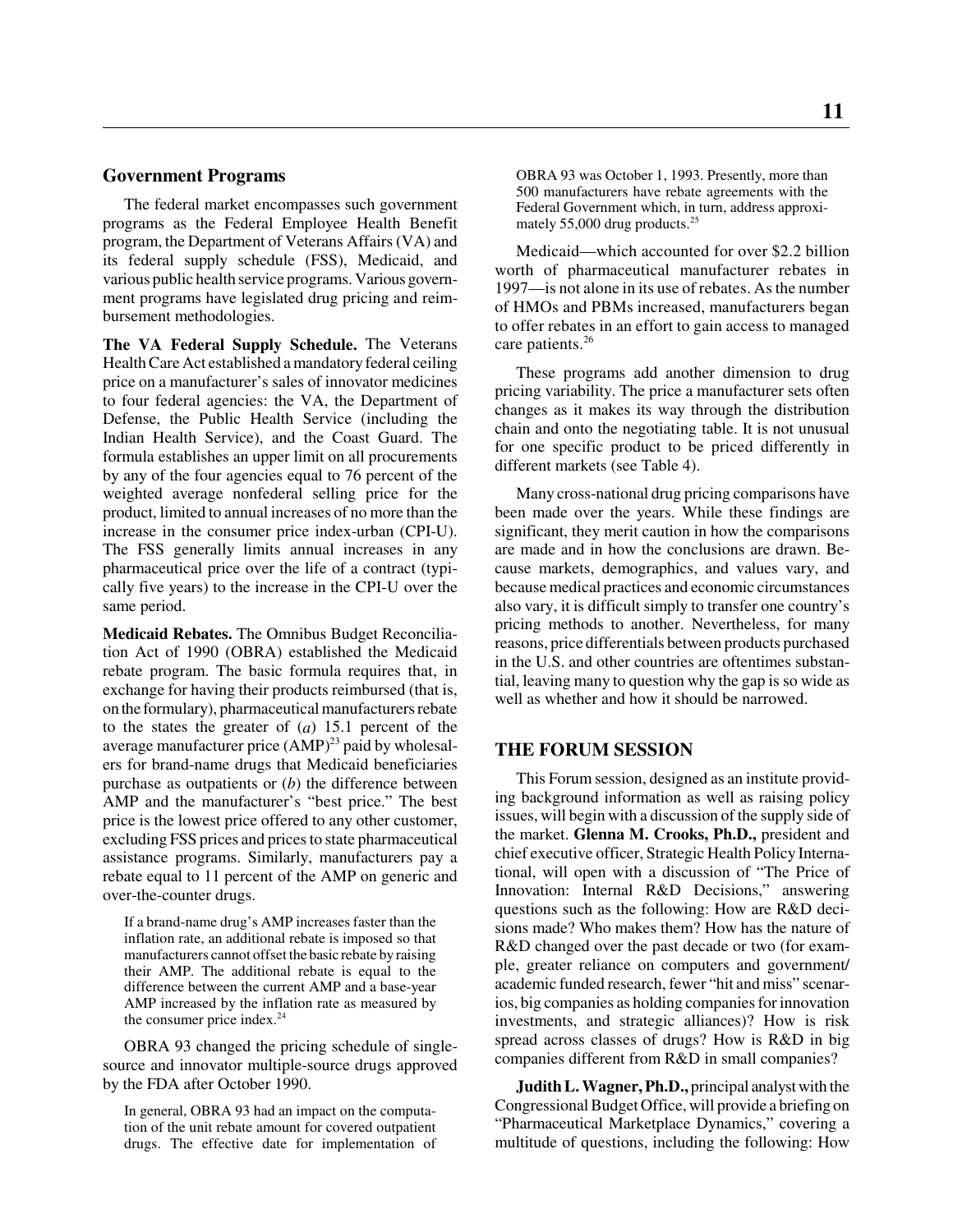| Table 4                                                                  |  |
|--------------------------------------------------------------------------|--|
| <b>Illustrative Example of Pricing for Brand Name Prescription Drugs</b> |  |

|                                                                                                        | <b>Cash Customers</b><br>(No 3rd-Party<br>Payment at<br><b>Point of Sale</b> ) | <b>Insurers and</b><br><b>PBMs</b>     | $HMO*$               | <b>Medicaid</b>                                      | <b>Federal Sup-</b><br>ply Schedule |
|--------------------------------------------------------------------------------------------------------|--------------------------------------------------------------------------------|----------------------------------------|----------------------|------------------------------------------------------|-------------------------------------|
| List price (AWP)                                                                                       |                                                                                |                                        | \$50                 |                                                      |                                     |
| Manufacturer's price (manufac-<br>turer to wholesaler or other entity)                                 | \$40<br>$(AWP-20\%)$                                                           | $$40**$<br>$(AWP-20\%)$                | \$34<br>$(AWP-33\%)$ | $$40**$                                              | \$24<br>$(AWP-52%)$                 |
| <b>Acquisition price</b><br>(wholesaler to pharmacy)                                                   | \$41                                                                           | \$41                                   | n/a                  | \$41                                                 | n/a                                 |
| Retail price at pharmacy (total of<br>amounts paid by customer and re-<br>imbursed by 3rd-party payer) | \$52<br>$(AWP+4\%)$                                                            | $$46**$<br>$(AWP-13%$<br>$+\$2.50$     | n/a                  | $$41 + $2.50$                                        | n/a                                 |
| Retail price, less typical manufac-<br>turer rebate                                                    | n/a                                                                            | \$30 to \$44<br>(5% to 35%)<br>rebate) | n/a                  | \$30 to \$37<br>$(15.1\% \text{ to }$<br>30% rebate) | n/a                                 |
| Ultimate (net) amount paid by final<br>purchaser and/or consumer                                       | \$52                                                                           | \$30 to \$44                           | \$34 (avg.)          | \$30 to \$37<br>\$34 (avg.)                          | \$24                                |

*Source: Assistant Secretary for Planning and Evaluation,* Report to the President: Prescription Drug Coverage, Spending, Utilization, and Prices, *Department of Health and Human Services, April 2000, 98.*

*n/a = not applicable*

*\* This column refers only to HMOs that buy directly from manufacturers.*

*\*\* without rebate*

*Notes: (1) Prices are based on a composite of several commonly prescribed brand-name drugs for a typical quantity of pills. For some cells in the table, the relative relationships have been calculated based on relationships reported in* How Increased Competition from Generic Drugs Has Affected Prices and Returns in the Pharmaceutical Industry *(CBO, 1998) study and on other relationships widely reported by industry sources.*

*(2) These prices are used for illustrative purposes only and do not represent any type of overall average.*

*(3) Prices reported in this table include both amounts paid by third-party payers and amounts paid by the consumer as cost-sharing.*

the market interacts with R&D decisions. How does the market work? To whom do drug companies sell (industrial organization)? What is competition in this market? How do companies compete? Is competition compromised by recent mergers? What are the effects of generics, intellectual property, PBMs and formularies, and DTC advertising on the marketplace? At what point(s) do the supply and demand sides of the market come together?

The program will continue with an overview of the demand side of the market. **John M. Coster, Ph.D., R.Ph.,** vice president of federal and state affairs for the National Association of Chain Drug Stores, will present "The Private Market," describing dynamics in the retail

market—pharmacies, hospitals, managed care organizations, mail order; across distribution channels wholesalers, buying groups, prime vendors; and within the Internet.

**Dan Mendelson**, managing director of the Health Strategies Consultancy, will present "The Federal Market," highlighting current government programs (FFHBP, Medicaid Rebates, VA FSS, PHS programs) and potential future government action, including the intended and unintended consequences of a Medicare prescription drug benefit and various price control bills.

Wrapping up the morning session will be **Patricia M. Danzon, Ph.D.,** the Celia Moh professor in the health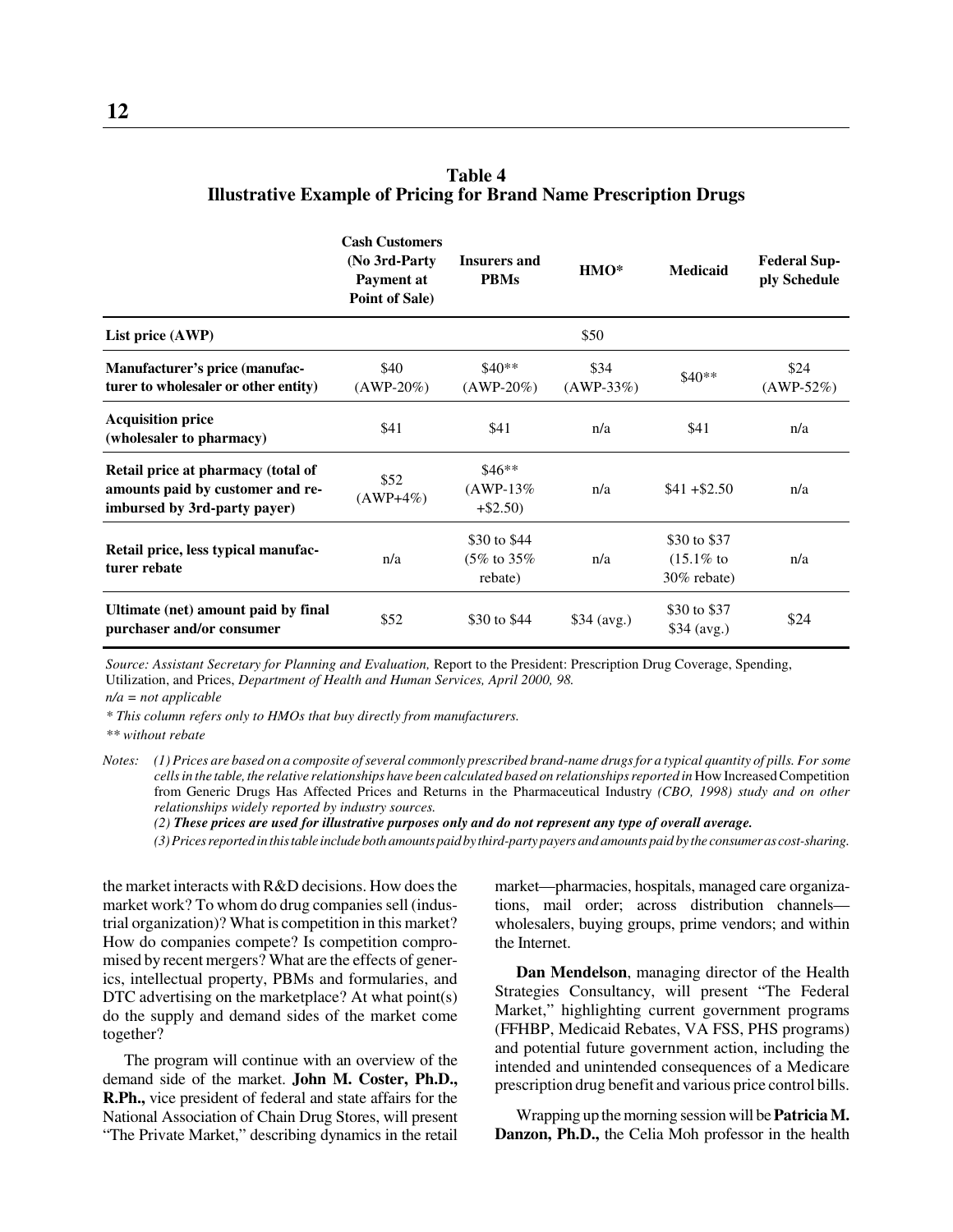care department at the University of Pennsylvania's Wharton School. Danzon will answer questions involving "The International Market," including the following: Are international price comparisons valid? What can we learn from them? How and why do prices differ between the United States and other countries? For which products are the differences greatest? Could the costs be more equitably distributed? What are the higher U.S. prices actually funding (R&D versus marketing)? What have been the effects of GATT and NAFTA? What does the opening of China mean for pharmaceutical markets?

The morning session will be followed immediately by a luncheon briefing highlighting the findings of the recently released DHHS report to the president, *Prescription Drug Coverage, Spending, Utilization, and Prices.* **John F. Hoadley, Ph.D.,** director of the division of health financing policy in the office of the assistant secretary for planning and evaluation will provide an overview of the study and its findings. He will be joined by other members of the research team who will be on hand to answer questions.

#### **PHARMACEUTICAL PRICING TERMS**<sup>27</sup>

*Actual Acquisition Cost (AAC)*—Retail pharmacy reimbursement arrangements are often based on the AWP (see below) plus a fee. Knowing that retailers no longer pay the published AWP for prescription drugs, many payers attempted to reduce the reimbursement by discounting the AWP by 5% to as much as 20%. Because this system penalized the pharmacies that are unable to secure significant discounts from wholesalers, some payers have instituted a payment schedule on the basis of actual acquisition cost plus a fee. Billing complexities and schemes, however, make it difficult to ascertain the actual acquisition cost.

*Average Manufacturer's Price (AMP)—*This term was developed by the drafters of OBRA 90 and is used to describe the average price received by a manufacturer, after discounts, for products sold to the retail class of trade. The AMP is used for computing the rebates that are paid to state Medicaid programs.

*Average Wholesale Price (AWP)—*Neither an average price nor a price charged by wholesalers, this figure is a vestige of earlier times. Few, if any, wholesalers even consider AWP today when pricing their prescription products. It is, however, commonly used by retailers and others who dispense medications as the basis for many pricing decisions. Due to its availability from many sources, the AWP is often used as a surrogate for

actual prices when studying prescription price trends. *Cash Discounts—*Most pharmaceutical firms offer incentives to their customers for rapid payment of invoices. The most common terms offered are a 2% discount if the full bill is paid within 10 days of receiving the invoice. Thus a wholesaler that pays the regular ex-factory price actually pays only 98% of that price if it pays within 10 days. The wholesaler that sells at cost plus 3%, then, is actually charging a markup of roughly 5%.

*Chargeback—*This is the difference between the price a wholesaler pays a manufacturer (see WAC) and a lower contract price that has been negotiated by a hospital or managed care organization. Because of complexities of tracking products and some legal limitations, the chargeback system was developed as a means for discounted products to be sold through wholesalers. The wholesaler purchases the product at the normal list price and sells the product to hospitals or other contract customers at the discount price. The difference is then paid as a rebate to the wholesaler by the manufacturer. This rebate is called the chargeback.

*Class of Trade—*Under federal law, all businesses that sell to the same customer type must be eligible to receive equal pricing consideration, such as discounts and special offers. To assure compliance with this law, most pharmaceutical companies have developed lists of similar customers and grouped them into different classes of trade. Pricing schedules and tactics are then developed for each class of trade.

*Direct Price—*The price paid by retailers, before discounts, for products from those manufacturers who sell directly to nonwholesale accounts such as retailers, hospitals, private practice physicians, and public health clinics is called the direct price.

*Earned Margin—*Earned margin is a term used by some retail pharmacists to describe the difference between the AWP and the actual product cost, as paid to the wholesaler or manufacturer.

*Ex-Factory Price—*This is the actual selling price, before discounts, charged by the manufacturer. (see WAC).

*Gross Profit (Margin)—*The difference between acquisition or production cost of a product and its selling price is known as the gross profit margin. The gross profit margin does not include other costs of doing business.

*Loss Leader—*A loss leader is a retail promotional pricing tactic in which the retailer charges a price that is below cost to entice customers into the store, hoping that the customers will make additional purchases while there. In retail pharmacy, a loss leader is not always priced below actual costs, but below AWP. It can, however, be argued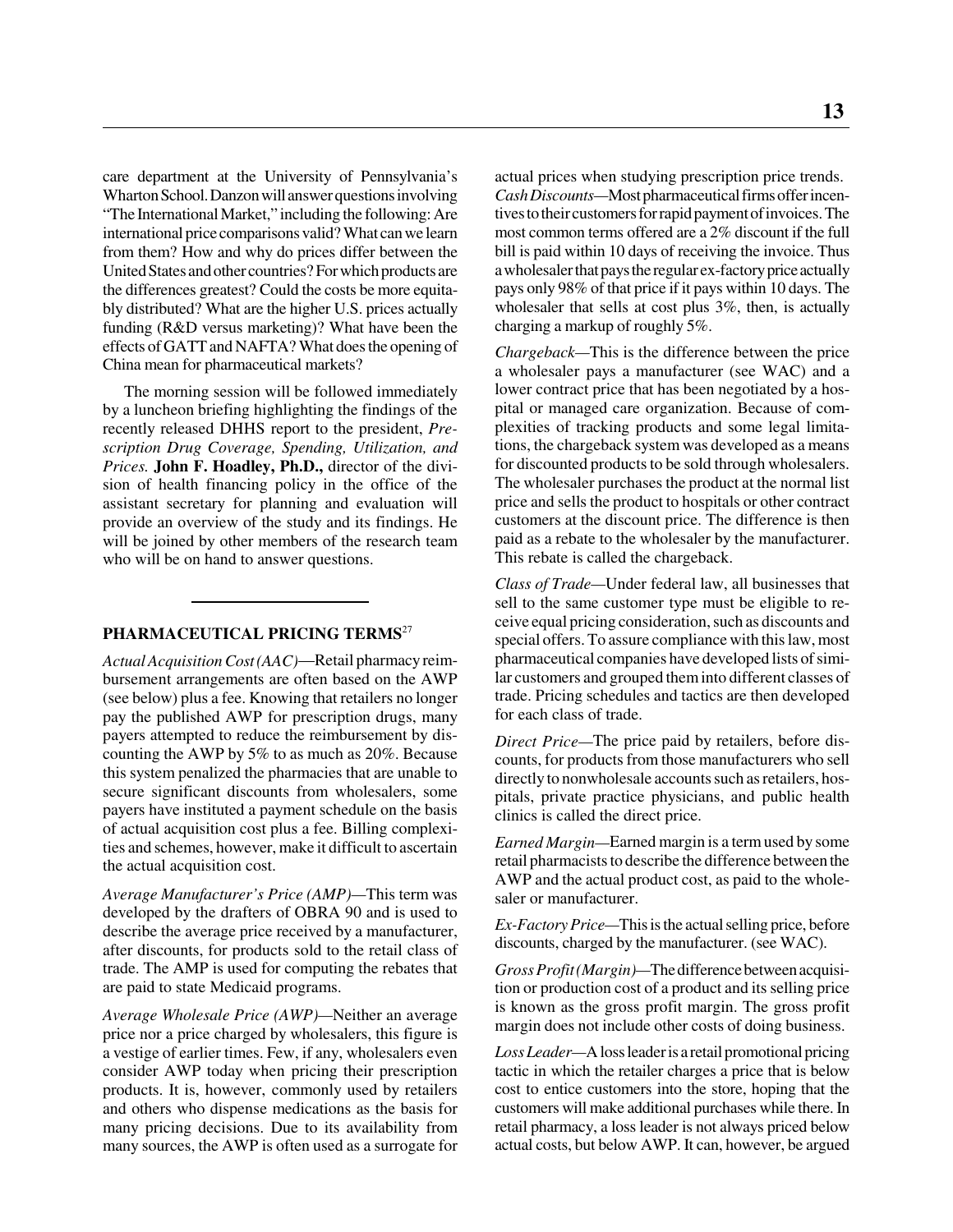that the transaction is indeed a loss when factoring in the professional time and services required to fill a prescription. Still, a pharmacy loss leader does not imply selling the product below acquisition cost.

*MAC—*The MAC is the maximum allowable cost, which is the federally set reimbursement rate for generic drugs used in the Medicaid system. Many other payers use MAC systems as well. The federal MAC is also called the FFP, which stands for federal financial participation. It is set at 150% of the lowest generally available price for generics.

*Manufacturer's List Price—*As the name implies, the list price is a price that has been published by a manufacturer. Many manufacturers make actual list prices available only to wholesalers, providing a catalog that contains AWPs to the nonwholesale trade (see Ex-Factory Price).

*Net Price—*Also known as "landed price," this is the price, or revenue, realized by a manufacturer after all discounts have been granted.

*Net Profit (Margin)—*Net profit margin is the difference in selling price and all costs associated with doing business, allocated on a per-unit basis.

*OBRA 90—*The Omnibus Budget Reconciliation Act of 1990, a law drafted by the Senate Committee on Aging, requires manufactures to pay rebates to state and federal governments for products used by Medicaid recipients.

*Rebate—*A rebate is a retroactive discount that is paid to a customer after that customer has purchased the product from a wholesaler or retailer. The rebate allows the manufacturer to offer a lower price to some customers without taking on the burden of special distribution mechanisms.

*Standard Cost—*The product costing system used by most pharmaceutical firms is called "standard costing" or "fully absorbed cost." With this system, in addition to the variable costs such as ingredients, packaging, and direct labor, a portion of fixed cost (overhead) is allocated to each product and package. This cost is allocated on the basis of forecasts made at the beginning of the fiscal year. Such a system assures that, when unit volume increases, the incremental cost of a unit will decline, while the incremental cost of a product with a declining sales trend will increase significantly. It is not uncommon for half or more of a product's standard costs to consist of this fixed cost allocation.

*Wholesale Acquisition Price (WAC)—*This term is used by some publishers of pricing data to denote the ex-factory charge, before discounts to the wholesaler.

#### **ENDNOTES**

1. David E. Rosenbaum, "The Gathering Storm over Prescription Drugs," The Nation: Pill Box, *New York Times,* November 14, 1999.

2. Office of the Assistant Secretary for Planning and Evaluation, *Prescription Drug Coverage, Spending, Utilization, and Prices*, Report to the President, Department of Health and Human Services, Washington D.C., April 2000, 149.

3. David A. Shaywitz and Dennis A. Ausiello, "Can Drug Giants Survive the Biomedical Revolution?" *Wall Street Journal,* February 8, 2000.

4. "Drug Mergers Change Health Landscape," *American Medical News,* January 31, 2000, 4.

5. Patricia Barry, "What's Behind High Drug Prices in U.S.?" *AARP Bulletin,* 41, no. 4 (April 2000): 6–7.

6. Barry, "High Drug Prices," 7.

7. Shaywitz and Ausiello, "Drug Giants."

8. Shaywitz and Ausiello, "Drug Giants."

9. Shaywitz and Ausiello, "Drug Giants."

10. Congressional Budget Office, "How Increased Competition from Generic Drugs Has Affected Prices and Returns in the Pharmaceutical Industry," Excerpts, Washington, D.C., July 1998, xi.

11. The U.S. Patent and Trademark Office has deemed a gene sequence can be patented if it meets a three-pronged test for utility: its utility must be specific to the gene sequence in question, not to genes in general; it must have a real world substantial utility; and it must be credible to a person of ordinary skill in the art of sequencing.

12. Marilyn Werber Serafini, "No Easy Prescription on No-Name Drugs," *National Journal,* February 19, 2000, 548.

13. Bonar Menninger, "Can Generics Turn It Around?" *Healthcare Business*, January/February 2000, 20.

14. Serafini, "No Easy Prescription," 548.

15. Menninger, "Generics," 51.

16. See "Pharmaceutical Pricing Terms" at the end of this issue brief.

17. E. M. Kolassa, *Elements of Pharmaceutical Pricing* (New York: The Haworth Press, Inc., The Pharmaceutical Products Press, 1997), 33, 46.

18. Kolassa, *Pharmaceutical Pricing,* 49.

19. Kolassa, *Pharmaceutical Pricing,* 50.

20. National Wholesale Druggists' Association, *Industry Profile and Health Care Fact Book,* Addendum, 1999.

21. Anonymous, "Mail Order Drug Sales Leap 10 Percent," *American Druggist,* July 1, 1999.

22. M. Glaser, "Boom Year," *Drug Topics,* April 5, 1999,  $47 - 53$ .